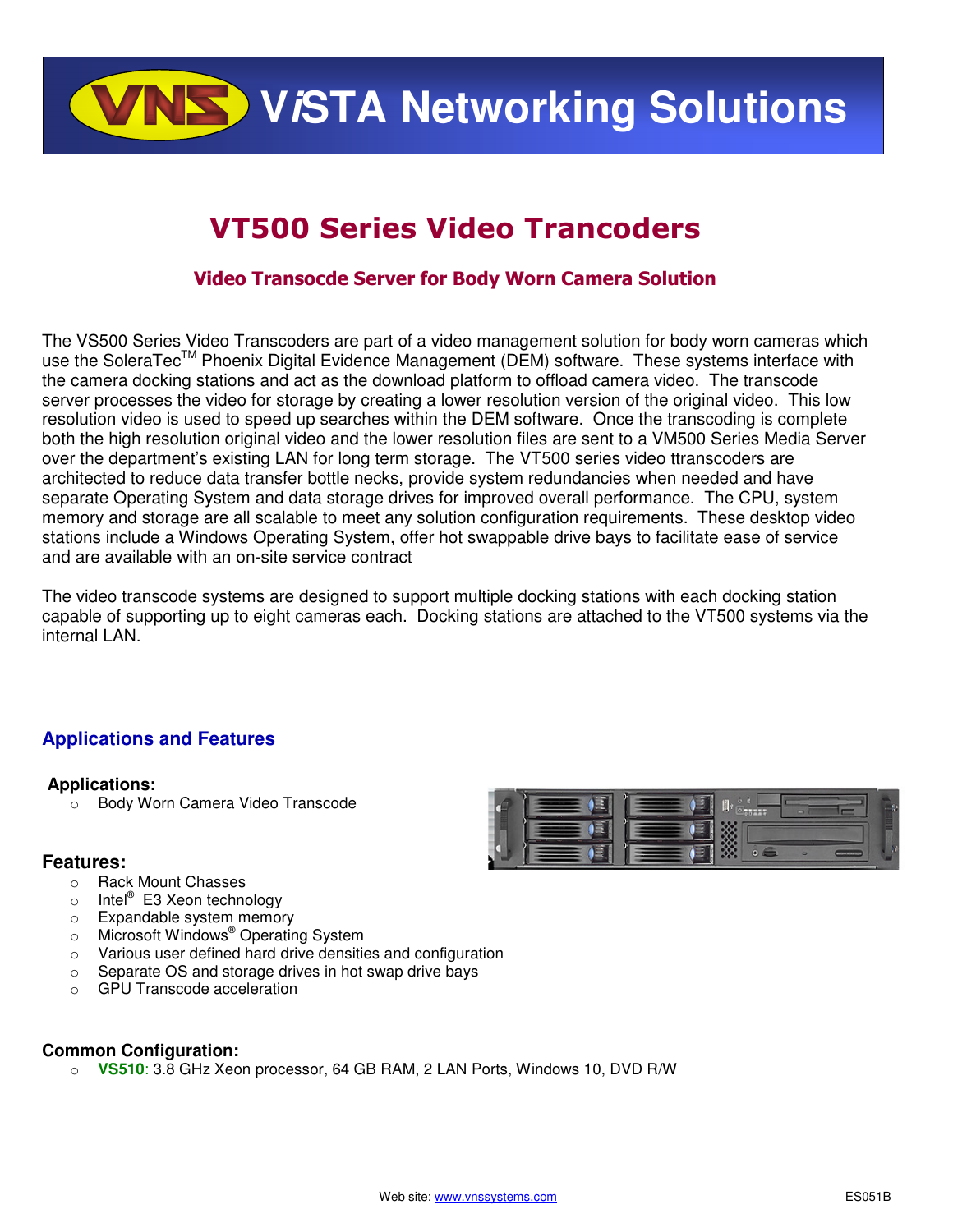### **Specifications:**

#### **SUPPLIED ACCESSORIES**

| Power Cable     | 2 USA Standard 117VAC, 3 prongs, 6ft         |
|-----------------|----------------------------------------------|
| Keyboard        | 1 Basic Keyboard PS/2, Microsoft             |
| Mouse           | 1 USB/PS2, Scroll Wheel, 3 Button, Microsoft |
| OS Restore      | 1 Microsoft OS CD                            |
| <b>Rail Kit</b> |                                              |

#### **SYSTEM**

| Processor(s)                    | Intel <sup>®</sup> E3 Quad Core Xeon |
|---------------------------------|--------------------------------------|
| Internal Memory                 | 64 GB DDR4 RAM 2400 MHz              |
| <b>Operating System</b>         | Windows 10 Professional 64-Bit       |
| <b>Operating System Storage</b> | 500GB (RAID 1)                       |
| <b>Video Archive Capacity</b>   | 6000 GB (RAID 1)                     |
| Network Interface               | Gigabit Ethernet RJ-45 (1000BaseT)   |
| Auxiliary Interfaces            | USB 2.0 Ports                        |
| <b>Operating System Storage</b> | 250 GB SATA with RAID 1 Option       |
| Video Archive Capacity          | Up to 160 TB SATA III                |
| Maintenance                     | On-site Next Business Day Available  |
| Maintenance Upgrade             | 4 Hour response 24x7 years (Option)  |

#### **VIDEO**

| Camera<br>Support<br>: Resolution | $\sim$<br>camera<br>mega-pixel<br>spec<br>based<br>ال .<br>το<br>◡⊩ |
|-----------------------------------|---------------------------------------------------------------------|
| $- \cdot$<br>Display              | available<br>.nonitor<br>outputs<br>--                              |

#### **ENVIRONMENTAL**

| -------<br>Operatınd | $\sim$ $\sim$ $\sim$<br>$(50^{\circ}$<br>90%<br>8%<br>$95^{\circ}$ F)<br>ついし<br>condensing)<br>non-c<br>to.<br>to<br>≅וו<br>τOΞ<br>u. |
|----------------------|---------------------------------------------------------------------------------------------------------------------------------------|
| Storage              | 95%<br>158º<br>70º<br>∘40∍،<br>(non-condensing)<br>to<br>to<br>to<br>$\mathsf{L}$<br>-4u<br>. .                                       |

#### **PHYSICAL**

#### **CASE M**

| Form Factor         | 2U Rack Mount with 4 Hot Swappable Storage Bays   |
|---------------------|---------------------------------------------------|
| Power Supply        | 550 watt Redundant                                |
| Cooling             | $4 \times 80$ mm (front)                          |
| Dimensions          | (HxWxD) 3.5 x 16.8 x 25.6 in. (89 x 426 x 650 mm) |
| Unit Weight (gross) | Approximately 60 lbs (27.3 kg.)                   |